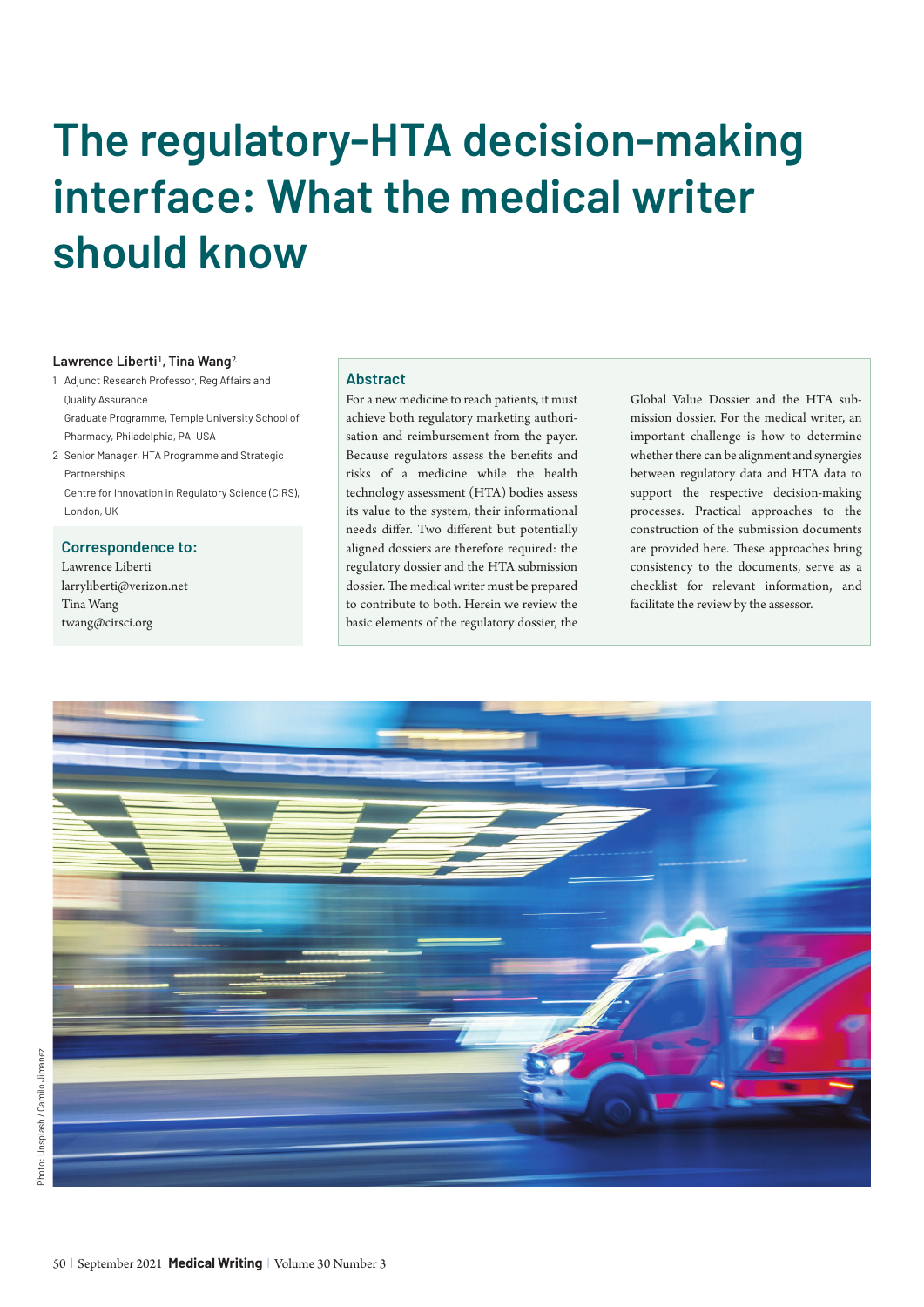## **Aligning regulatory and HTA expectations**

**B** dependent on two successful processes: achieving market authorisation from the regulatory agency and for single-payer countries, reimbursement from a payer. Because the healthcare environment is faced with growing pressures to control healthcare costs, payers need to make decisions on the reimbursement of medicines to maximise public health outcomes within limited health budgets. Consequently, an important stakeholder has emerged – the health technology assessment (HTA) body whose goal is to make recommendations on reimbursement on the basis of the value of a new therapy to both the patient population and the healthcare system.

Consequently, drug developers seeking to deliver new medicines need to coordinate a development programme to generate evidence that meets the needs of both regulatory and HTA agencies.1 Using a "piggyback" approach in which health-economic data are collected within an otherwise typical clinical trial, has been

explored as one way to coordinate the efficient collection of information that will be useful for both the regulatory and HTA submission.2

Medicine regulators evaluate the quality, safety, and efficacy of products to ensure that the products they authorise meet local and, where applicable, regional, or international standards. Assessments of novel products are based on dossiers prepared and submitted by the pharmaceutical sponsors. To facilitate the presentation of regulatory information in a consistent manner, under the auspices of the International Council for Harmonization of Technical Requirements for Pharmaceuticals for Human Use (ICH), the standardised presentation format designated the Common Technical Document (CTD), has been implemented. This approach has standardised the submission format and content, made the regulatory review process more efficient, and has led to harmonised electronic submissions that, in turn, have enabled the implementation of good submission and review practices. For pharmaceutical sponsors, it strives to reduce the need to reformat the information for submission to different regulatory authorities.

The CTD is organised into five modules. Module 1 is region specific, and Modules 2, 3, 4, and 5 are intended to be common for all regions. Details of the format of the CTD are available here: https://www.ich.org/page/ctd. While it is not within the scope of this article to review the component elements of the CTD, the medical writer who is responsible for preparing regulatory submissions must be thoroughly familiar with the structure and format of the CTD. Consequently, the medical writer must be well informed about the components of the CTD and to be able to construct the various types of documents within the submission. These range from detailed clinical study reports to section summaries and more succinct overviews. ICH guidelines provide the details that ensure consistency and completeness of the submission. Consistency of structure underpins efficiency and addresses the

The medical writer has several tools at their disposal to address the concept of a product's value. clear presentation and availability of data to support quality, safety, and efficacy and the expectations of regulatory reviewers.

When the structural components of the CTD are addressed, the CTD is designed to provide the regulator with sufficient information to make

an informed decision of the balance between the clinical benefits of the product and its risks. If harms are to be expected, then the CTD defines ways to mitigate and control for these harms. While clinical data comparing the new product to another active comparator may form part of the submission, comparative efficacy is generally not a requirement for the evaluation of efficacy. Therefore, where ethically possible, placebo comparisons and the use of other novel comparator approaches may form the basis for the regulatory benefit-risk decision. Consistent with making decisions on specialised data sets that may not be able to address all the uncertainties regarding the benefits and harms of a product, is the importance of postauthorisation commitments and their reporting through periodic benefit-risk evaluation reports (PBRERs). Many medical writers focus their attention on these specialised reports.

The approaches that regulators take to making their benefit-risk decisions have a defined scope. The decisions do not typically address the comparative efficacy of the new product to an existing therapy nor do regulatory decisions consider the cost of the therapy or its pharmacoeconomic impact to a healthcare system. It is therefore the role of the HTA body to address the "value" of the new medicine to the healthcare system.3 Is the efficacy of the product an improvement above existing standards of care? Does an improvement in the safety profile or dosing regimen contribute to adherence and better outcomes? Is the proposed cost of the product to the healthcare system worth these benefits? These are questions that HTA bodies must address, and it is the role of the medical writer to provide the substantive evidence required to support the HTA decision making process.

The medical writer has several tools at their disposal to address the concept of a product's value. These include the Global Value Dossier and the HTA submission dossier. To establish, support, and convey a product's value during the lifecycle of a product, companies will prepare a Global Value Dossier, which serves as a dynamic value roadmap for internal use and then as the core information resource for HTA submissions.4

As with the regulatory dossier for the regulator, the HTA submission dossier provides information that will help the HTA body decide about the relative value of a new therapy. HTA bodies seek information through a dossier of pharmacoeconomic information to make a value recommendation to a payer. Unlike a regulatory dossier, the HTA submission dossier may address relative efficacy (the extent to which an intervention does more good than harm, under ideal circumstances such as a clinical trial, compared with one or more alternative interventions) and relative effectiveness (the extent to which an intervention does more good than harm compared with one or more alternative interventions for achieving the desired results when provided under the usual real-world circumstances of healthcare practice).5 Because the local affiliate often has the best knowledge of the specific country's health economic issues, the local affiliate will use the Global Value Dossier as the basis for their HTA submission, with adaptations to meet the local medical, pharmacoeconomic, and value contexts.

In the past, however, the content of the HTA submission dossier has been inconsistent and has not always provided the substantive data in a clear and well-organised manner. Therefore, through its recent evolution, the HTA submission dossier has benefited from the development of a generic approach to the communication of the observations, similar to the way that the CTD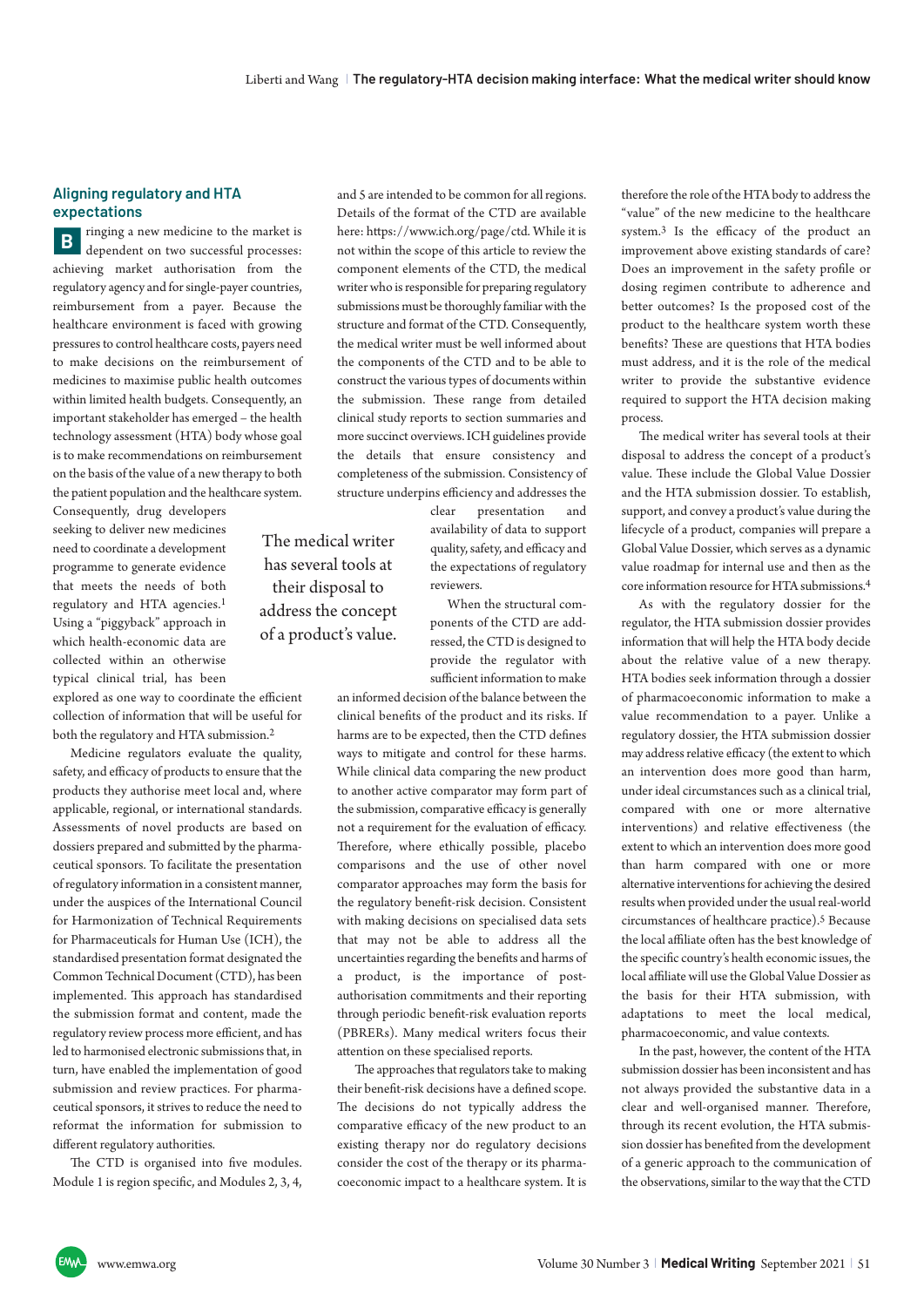has evolved. The pharmaceutical sponsor can now more easily present their observations in a cogent, well-organised manner in order to support a local HTA submission. And as the database of experience with a product continues growing, this approach also encourages the dynamic refinement of the comprehensive Global Value Dossier. While the medical writer

may be the primary author of an HTA submission dossier, they may collaborate with a pharmacoeconomist in this activity.

Having the information presented in a consistent manner has several advantages: it serves as a checklist for the sponsor to identify the kinds of information that the HTA body will need to support its scientific assessment of the value of a therapy; it allows for the HTA body to conduct section-to-section comparisons across dossiers;

and it facilitates conversations between the HTA body and sponsor by being able to point to easily accessed details.

A clear value message presented by the sponsor in the local HTA submission may also accelerate the HTA assessment process. Timely recommendations by the HTA bodies for drug reimbursement by the relevant payers are critical to ensure that patient access to medicines of therapeutic value is not delayed. As part of an ongoing study to monitor regulatory and HTA performance, Cai et al.<sup>6</sup> assesed data on new active substances appraised between 2015 and 2019 by eight HTA bodies. Of the studied HTA bodies, Germany had the highest proportion of products recommended within one year of regulatory approval (92% in 2019). Australia had the shortest median time between regulatory approval and HTA recommendation (24 days) in 2015–2019, followed by Germany (132 days). The authors analysed new active substance products rolled out to seven jurisdictions and identified 37 products that received a recommendation by all HTA agencies during the period of 2015–2019. Germany provided the highest number of recommendations as the first country of appraisal (30%), followed by Australia (24%). This variability reflects the divergences of the organization, processes, and methodology among HTA agencies, and calls for development of standards for best practice in HTA as well as the refinement of practical HTA tools.

Several approaches have evolved for structuring an HTA submission dossier. One approach is to use the PICO (Patient-Intervention-Comparator-Outcome) strategy, which helps organise thoughts and data.7 PICO is not widely used but can be considered a tool to organise thoughts.

For each HTA body, their defined value dossier submission template will be different; this is because each has been designed to meet the need of their own review process.

For each HTA body, their defined value dossier submission template will be different; this is because each has been designed to meet the need of their own review process. PICO and related elements remain key to the dossier. Therefore, using a template to present data in an HTA submission dossier is as helpful as using the CTD structure to present regulatory information. The challenges faced by the medical writer are the divergences across the templates and lack of standard

framework. One example of a template for the presentation of HTA data has been developed by the National Institute for Health and Care Excellence (NICE) and can be found via this link: https://www.nice. org.uk/Media/Default/ About/what-we-do/NICE-guidance/NICEtechnology-appraisals/company-evidencesubmission-template-apr-17.docx).

Another important approach that has evolved to address this issue is referred to as the Core Model (Figure 1). The European Network for Health Technology Assessment (EUnetHTA) provided details of how this model can be used by an HTA body to summarize the evaluation of a value dossier. The medical writer should familiarise themselves with the various ways that the Core Model can be used so that they can construct a value dossier that is consistent with the needs of the model.

At the base of the approach is the HTA Core Model for the production of core HTA assessments. An outcome of the EUnetHTA Joint Action on HTA (2012–2015), the HTA Core Model v 3.0 was developed as a component of Work Package 8 – Maintenance of HTA Core Model® infrastructure to support shared production and sharing of HTA information (see: https://eunethta.eu/wp-content/uploads/ 2018/03/HTACoreModel3.0-1.pdf). EUnetHTA notes that the main aim of the HTA Core Model is to enable international collaboration in producing HTA information and efficient sharing of the results so that redundant overlapping work in different countries and regions can be avoided. Normally, an HTA assessment contains a vast amount of information. The content, focus, quality, and reporting of these observations vary significantly; this makes finding and transferring the information into local contexts difficult. The HTA Core Model addresses these problems. The model defines the content elements to be considered in an assessment and enables standardised reporting, consequently providing a common framework for the production of the assessment.

The model describes 9 key domains:

- **•** Health problem and current use of technology (CUR)
- **•** Description and technical characteristics of technology (TEC)
- $\bullet$  Safety (SAF)
- **·** Clinical effectiveness (EFF)
	- **•** Costs and economic evaluation (ECO)
- $\bullet$  Ethical analysis (ETH)
- **•** Organisational aspects (ORG)
- Patients and Social aspects (SOC)
- $\bullet$  Legal aspects (LEG).

Each domain is described in detail in the model. The domains of the Core Model address the range of elements that inform value assessments of HTA. Domains 1 to 4 are of a more general nature, while domains 5 to 9 are more jurisdiction-specific. The HTA Core Model, apart from standardising reporting and helping to avoid overlap, addresses the needs of individual countries' different requirements and different local conditions; therefore, the medical writer will have a meaningful framework to construct the Global Value Dossier from which one can produce the submission dossier, which can support the local HTA review.

Through the activities of the Joint Action on HTA 2012–2015 Work Package WP5, EUNetHTA developed in 2015 the HTA Core Model for the production of Rapid Relative Effectiveness Assessments (also called the Model for Rapid REA, version 4.2). The aims of the Model for Rapid REA are similar to those of the Core Model: to improve the applicability of HTA information in other (e.g. national or regional) HTA projects; to enable actual collaboration between HTA agencies by providing a common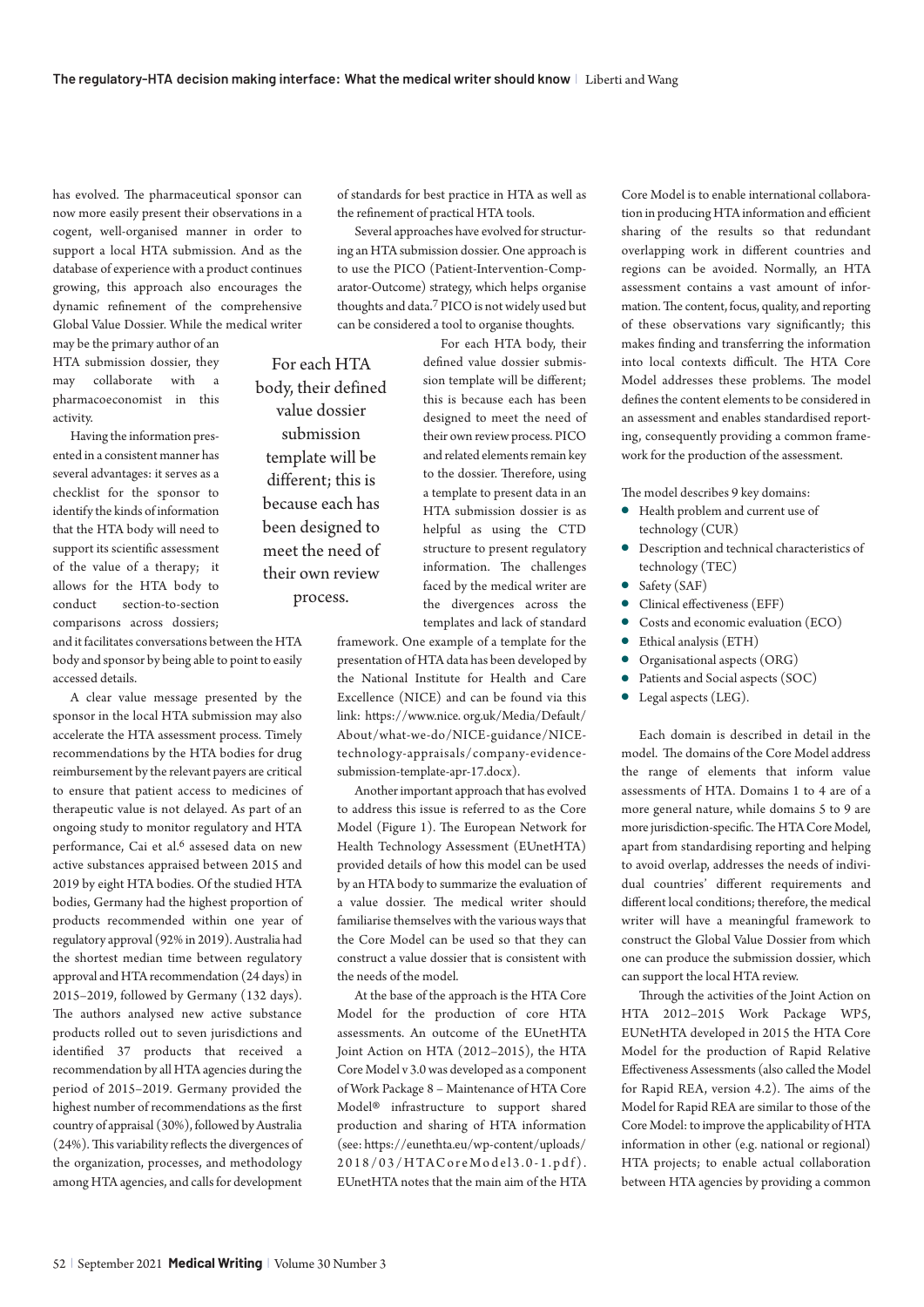framework for the production of rapid REA; and to avoid duplication of work. Being derived from the HTA Core Model, the Model for Rapid REA provides an overview for producers of rapid REAs on the basic steps involved and on important generic research questions that should be considered in an HTA assessment. Rapid REAs contain an analysis of the product in comparison with one or more relevant alternative interventions, but the Rapid REA is limited to a subset of domains and performed within a limited timeframe (Figure 2). Item 5 is specific to a particular jurisdictional submission.

The Model for Rapid REA covers generic research questions for pharmaceuticals, diagnostics, medical, and surgical interventions, and screening technologies. For a detailed description of the domains, the guidance concerning assess ments of specific types of technologies and other research questions to be considered within a rapid REA, is available at https://eunethta.eu/ w p - c o n t e n t / u p l o a d s / 2 0 1 8 / 0 6 / HTACoreModel\_ForRapidREAs4.2-3.pdf.

It is important to note that the Core Model is helpful as a conceptual framework to help construct the evidence that will support an HTA submission but is not currently used by most medical writers unless they are preparing a submission for the EUnetHTA rapid assessment. However, a joint review by multiple HTAs may eventually become a norm in the EU, so it will gain importance at some point in future. (See https://eunethta.eu/wp-content/uploads/ 2018/01/roche\_pharma\_report\_on\_ the\_hta \_core\_model\_december2014\_0.pdf).

An information source of increasing significance in informing HTA decisions is the European Public Assessment Report (EPAR) created by the European Medicines Agency (EMA) for each newly approved medicine. While it has long been recognised that HTA bodies often are limited in the way that they can integrate data that support a regulatory decision into their value models (e.g. phase 2 data that support the safety and efficacy of a product may not be sufficiently robust to predict a long-term benefit and therefore may have limited applicability in determining the pharmacoeconomic value), it has also been recognised that the EPAR can serve as an important source of validated information to help inform the HTA assessment.<sup>8</sup> Collaborations between the EMA and HTA bodies are resulting in the development of EPARs that can be used more effectively by



*Figure 1. The domains of the EUnetHTA Core Model* Source: https://eunethta.eu/hta-core-model/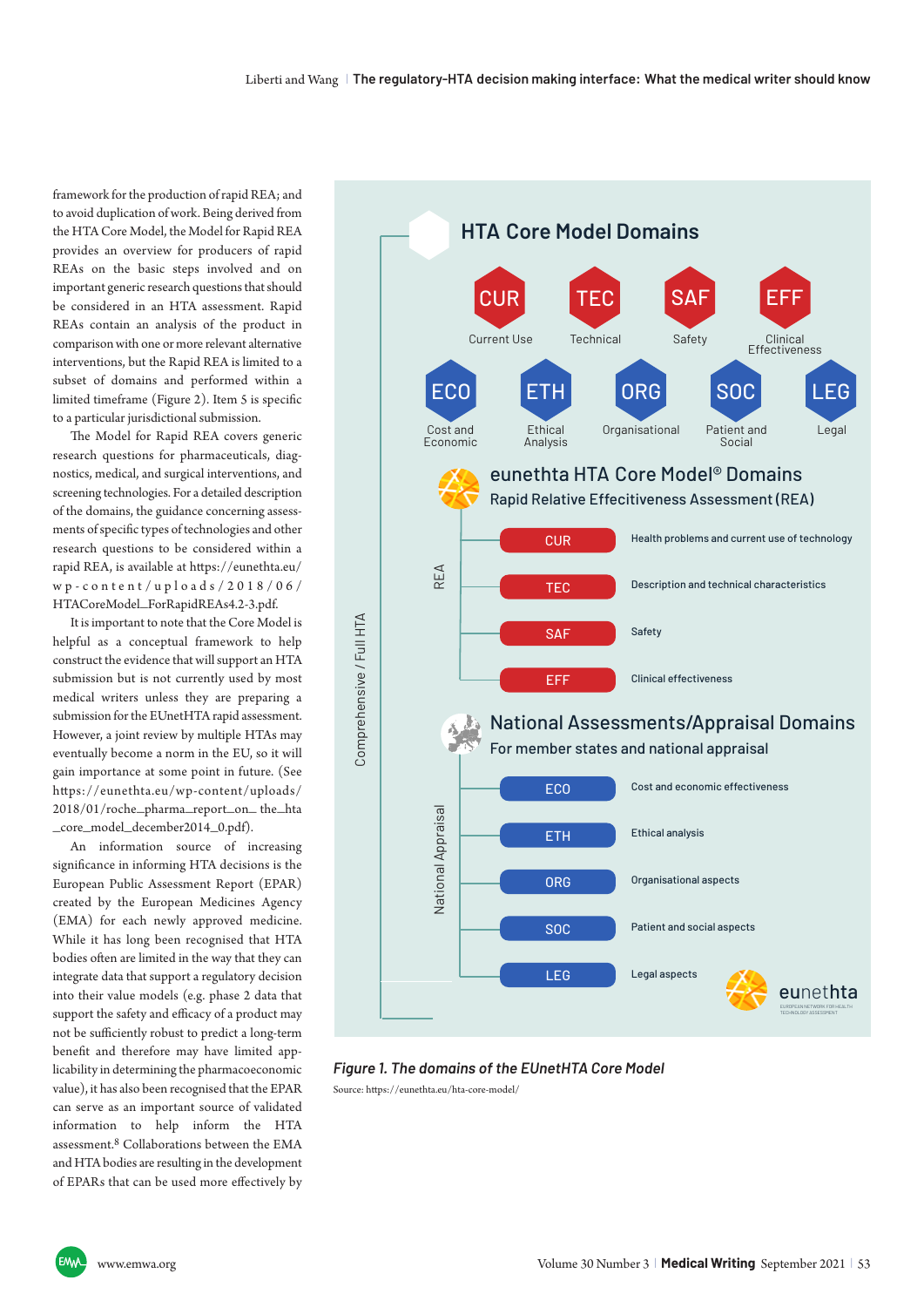

# **HTA Core Model Domains**

1. Description and technical characteristics of technology (TEC) 2. Health problem and current use of the technology (CUR)

- 3. Clinical effectiveness (EFF)
- 4. Safety (SAF)
- 5. Cost and economic evaluation
- 6. Ethical analysis
- 7. Organisational aspects
- 8. Patient and social aspects
- 9. Legal aspects
- $\blacksquare$  1-4: Rapid REA Model  $\blacksquare$  6-9: Replaced by checklist

# *Figure 2. How the Domains of the HTA Core Model® and of the HTA Core Model for Rapid Relative Effectiveness Assessments overlap*

Source: https://eunethta.eu/wp-content/uploads/ 2018/06/HTACoreModel\_ ForRapidREAs4.2-3.pdf

HTA bodies in their decisionmaking process. Therefore, the medical writer should familiarise themselves with a product's EPAR as they prepare the value dossier.

A new challenge has emerged with the preponderance of innovative products that are receiving regulatory authorisation where there is an unmet medical need and therefore, few therapeutic options. Using facilitated regulatory pathways (FRPs) such as the breakthrough therapy designation, priority and accelerated reviews and conditional marketing authorisations, important new therapeutic options with good signals of clinical efficacy are being approved in record times. However, the paucity of long-term data – and therefore the reliance on surrogate endpoints

for the regulatory decision – make formulating a value recommendation complicated. Most models used by HTA bodies are limited in the manner that these short-term data are integrated to establish value. Consequently, HTA bodies and payers are investigating novel approaches to reimbursement that reassess the value of a therapy as data are accumulated, including concepts such as coverage with evidence development, cost sharing, and price-volume agreements.9,10

For the medical writer, an important challenge is how to determine whether there can be alignment and synergies between regulatory data and HTA data to support the respective decisionmaking processes.<sup>1</sup> As HTA bodies and regulators more closely align